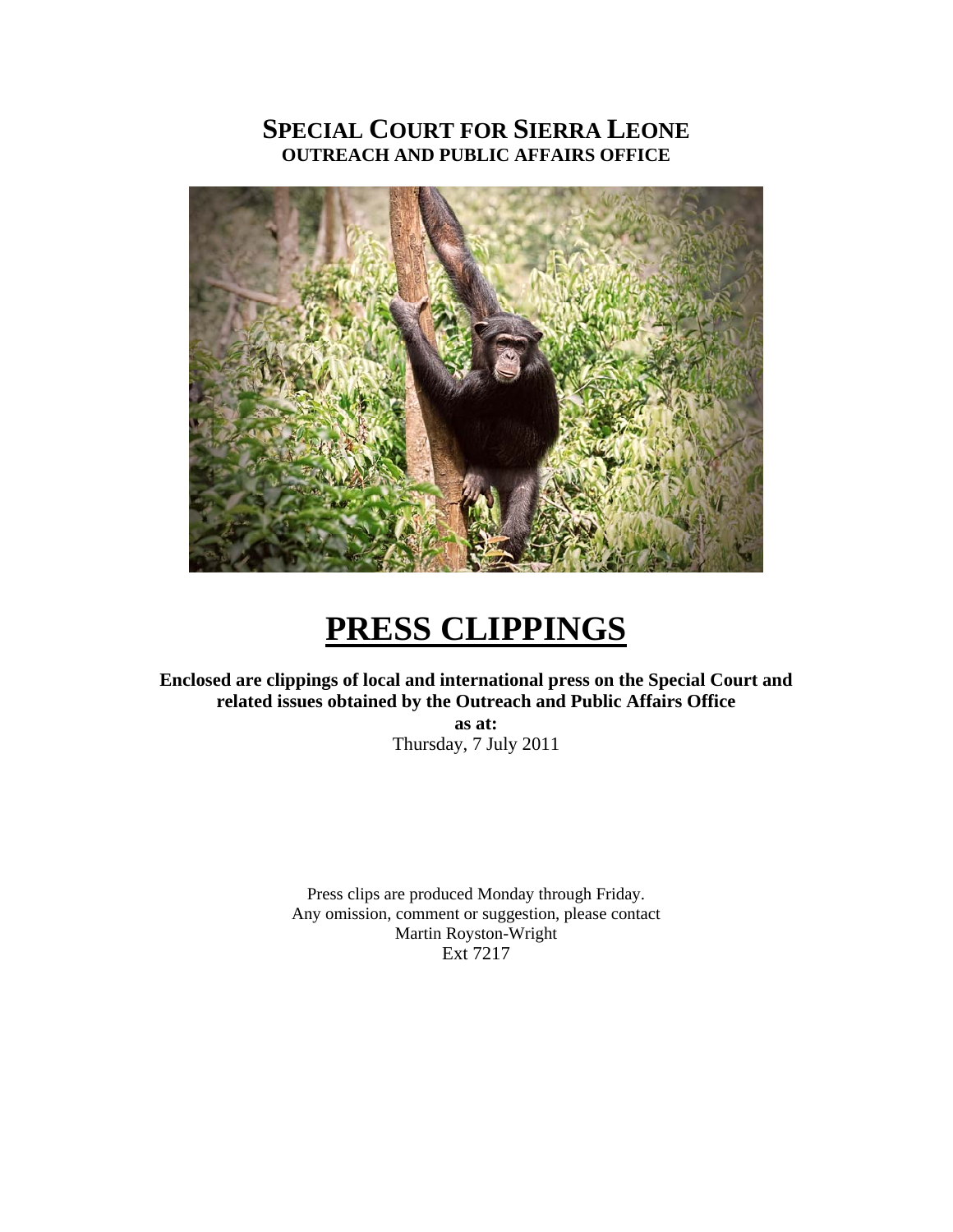| <b>International News</b>                                                                         |           |
|---------------------------------------------------------------------------------------------------|-----------|
| Indictments in Hariri Assassination / Voice of America                                            | Page 3    |
| Quest for ICC Proof Stepped Up / Daily Nation                                                     | Pages 4-5 |
| Trial Chamber Maintains its Order for Closing Briefs in Nzabonimana Case / Hirondelle News Agency | Page 6    |
| <b>ICC Blames Holland for Bosnian Murders / International Business Times</b>                      | Page 7    |
| Mass Rapes in DR Congo Could Be Crimes Against Humanity / United Nations News                     | Pages 8-9 |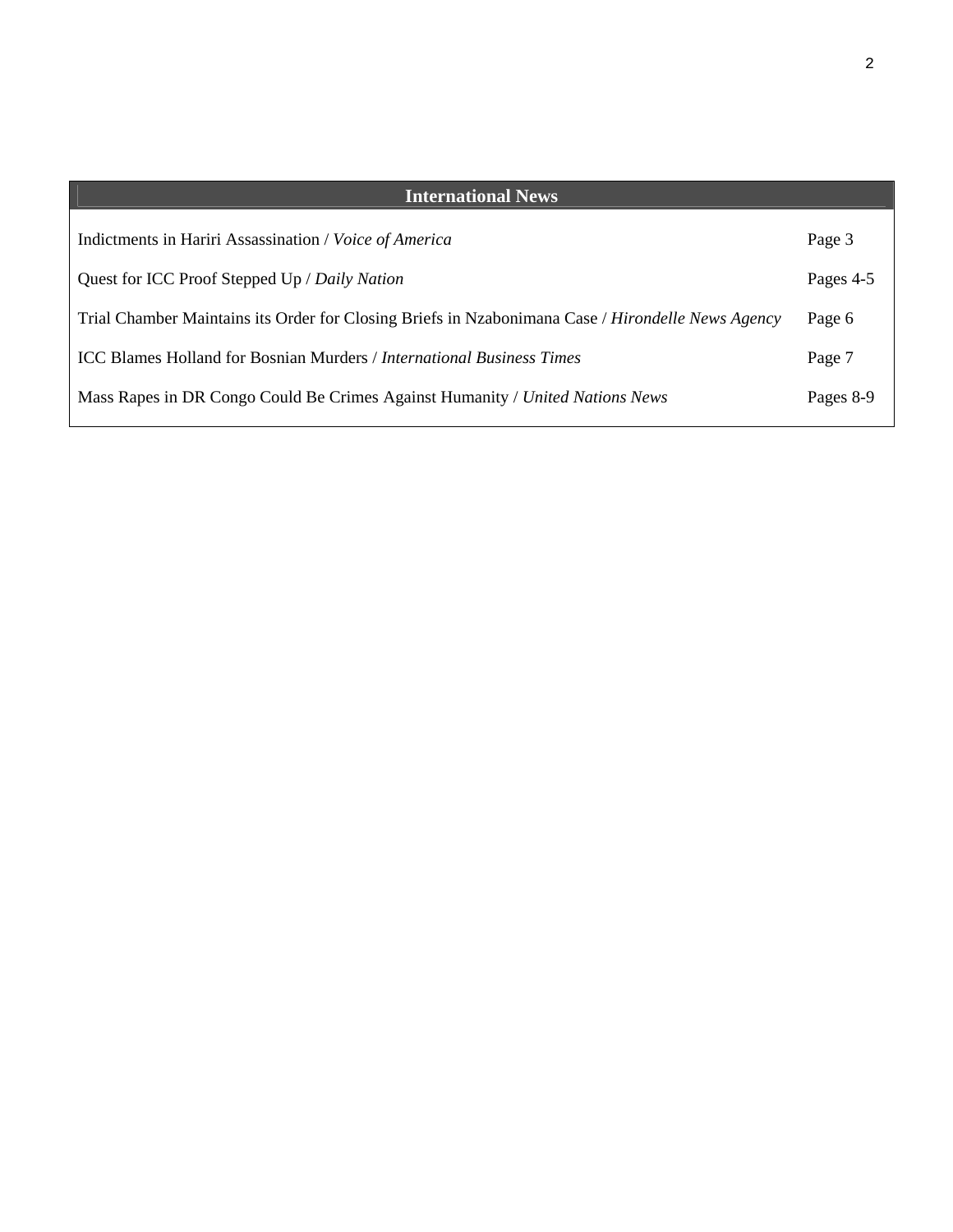## Voice of America Wednesday, 6 July 2011

#### **Indictments in Hariri Assassination**

"The confirmation of the indictments by the pre-trial judge and their delivery by the Special Tribunal to the Lebanese authorities is an important milestone."



*Photo: AP* 

*Lebanese women pass by a giant portrait of slain Lebanese Prime Minister Rafik Hariri near his grave, in downtown Beirut, Lebanon, June 30, 2011.* 

"The Special Tribunal is an independent judicial entity. ... Its work is legitimate and necessary." -- U.S. Secretary of State Hillary Clinton

On June 30th, the United Nations Special Tribunal for Lebanon submitted to the

government of Lebanon, an indictment and arrest warrants for a number of suspects in the 2005 assassination of former Lebanese Prime Minister Rafiq Hariri and the murder of 22 other persons who died as a direct consequence of the assassination.

Prime Minister Hariri was assassinated on February 14th, 2005, when a massive explosion detonated as his motorcade drove through the Lebanese capital, Beirut. Hariri's murder resulted in serious consequences for Lebanon, and led to enormous political changes. It deepened the divisions between the Shia and Sunni Muslims, triggered the Cedar Revolution, forcing Damascus to withdraw its troops from Lebanon and end its nearly 30-year control over that country.

"The confirmation of the indictments by the pre-trial judge and their delivery by the Special Tribunal to the Lebanese authorities is an important milestone toward justice and ending a period of impunity for political violence in Lebanon," said Secretary of State Hillary Clinton in a written statement. "We call on the government of Lebanon to continue to meet its obligations under international law to support the Special Tribunal.

"The Special Tribunal is an independent judicial entity, established by an agreement between the Lebanese Government and the United Nations in response to a very difficult time in Lebanon's history. Its work is legitimate and necessary. It represents a chance for Lebanon to move beyond its long history of political violence and to achieve the future of peace and stability that the Lebanese people deserve. Those who oppose the Special Tribunal seek to create a false choice between justice and stability. Lebanon, like any country, needs and deserves both," wrote Secretary Clinton.

"The United States congratulates the Special Tribunal for its hard work on completing this important step."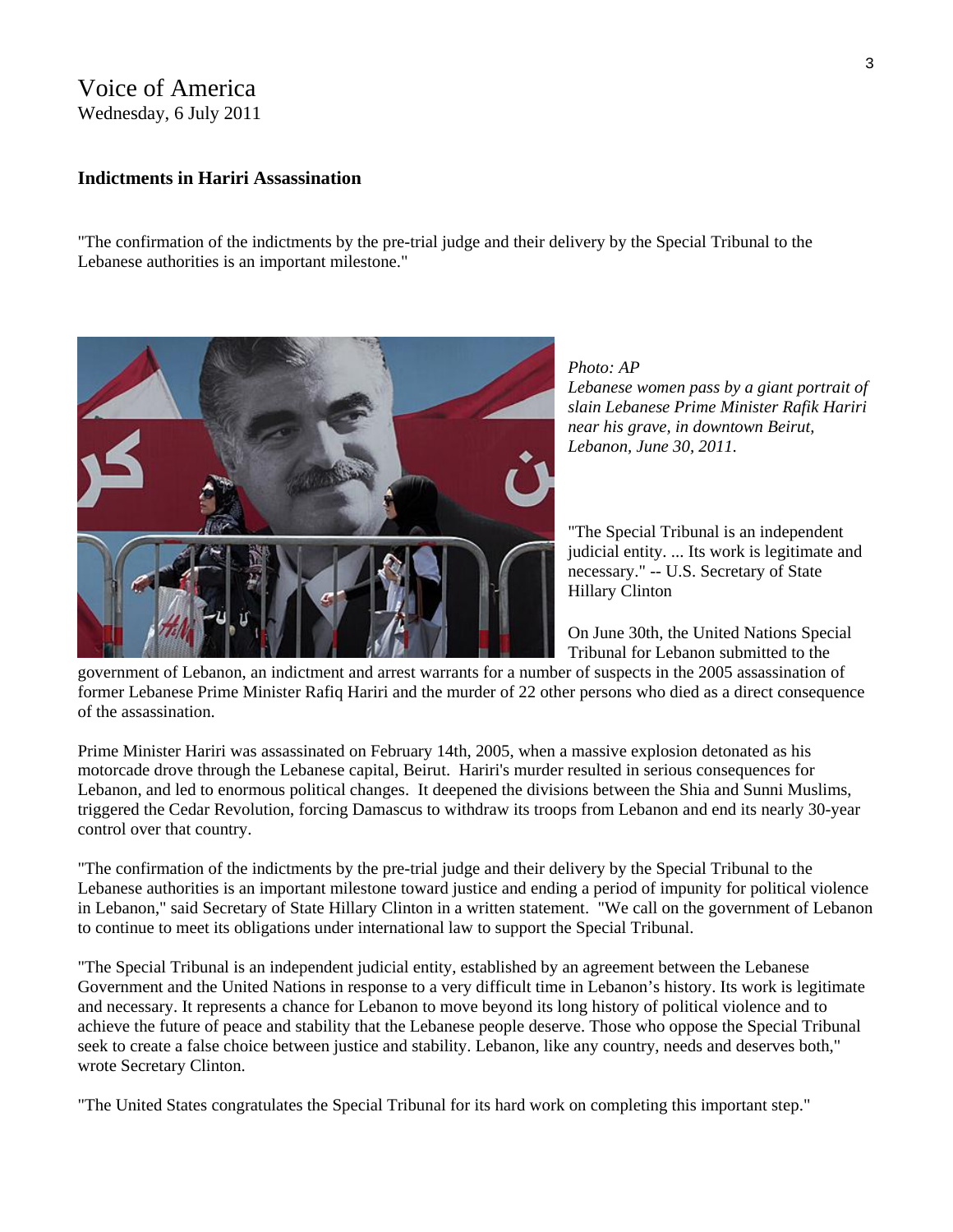# Daily Nation Thursday, 7 July 2011

# **Quest for ICC proof stepped up**



By OLIVER MATHENGE omathenge@ke.nationmedia.com

*Photo/FILE The International Criminal Court building at The Hague.* 

Kenya's quest for evidence held by the International Criminal Court against the Ocampo Six has moved to the Appeals Chamber at The Hague.

Last week, Pre-Trial Chamber II judges [rejected the government's request](http://www.nation.co.ke/News/Appeal+for+ICC+evidence+rejected+/-/1056/1192414/-/m5c054/-/index.html) for the evidence in the hands of the judges and prosecutor Luis Moreno-Ocampo. On Monday, Kenya turned to the Appeals Chamber to grant its request.

The appeal was made on the same day the Criminal Investigations Department said it was having difficulties in tracing potential witnesses.

In the appeal, the government faults the decision by the Pre-Trial Chamber judges to reject the request and, in particular, for not considering the updated information submitted by Kenya.

"The Chamber chose to ignore this evidence and to rely on a highly technical reason to reject our cooperation request – that the materials were not appended.

"The materials were expressly referred to in the cooperation request, and the materials were before the Chamber," the government argues.

The government says the procedural errors by the Pre-Trial judges affect the fair and expeditious conduct of the proceedings as they have denied Kenya an opportunity to reply to the arguments relied on to reject the request.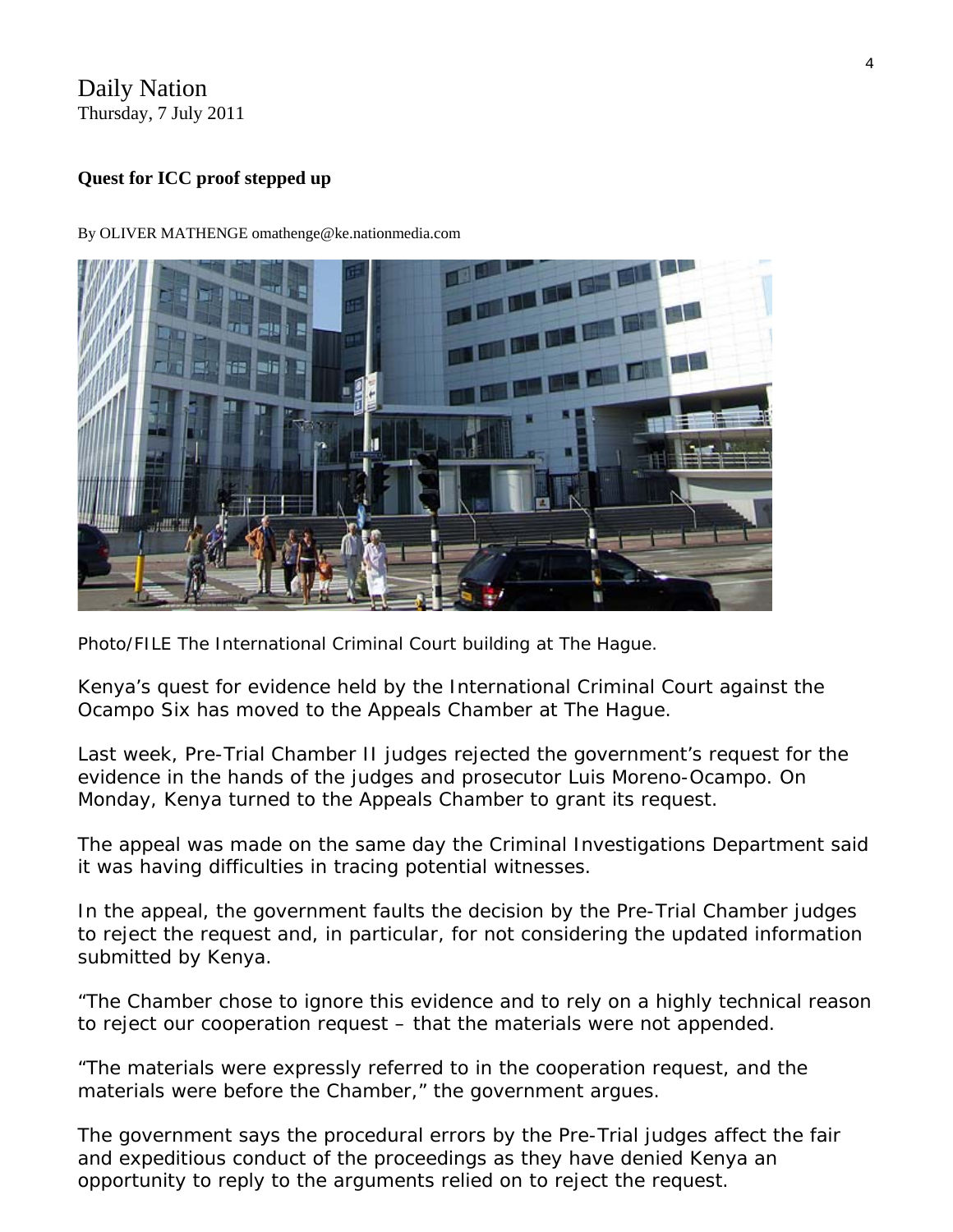Rejecting the application, the Pre-Trial Chamber said Kenya submitted a two-page cooperation request which did not have documentary proof that there is or has been an investigation against the Ocampo Six.

The government had sought ICC assistance in the form of statements, documents or other types of evidence obtained in the course of the ICC investigations into the violence.

The government said this would assist in conducting and advancing its own investigations and prosecutions, including those involving the ICC suspects.

The judges said Kenya must have, at least, either conducted an investigation or be doing so with respect to conduct which constitutes a crime within the jurisdiction of the Court or which constitutes a serious crime under Kenyan law.

They, however, said Kenya failed to offer proof that there were any ongoing investigations or prosecutions related to the crimes that the Ocampo Six are facing at The Hague.

The Kenyan government has been trying to access evidence held by Mr Moreno-Ocampo in its quest to kick off investigations against the Ocampo Six as a way of justifying its challenge on the admissibility of the cases at the ICC.

The six Kenyans facing cases at the ICC are Eldoret North MP William Ruto, radio presenter Joshua Sang, Tinderet MP Henry Kosgey, Deputy Prime Minister Uhuru Kenyatta, head of civil service Francis Muthaura and postmaster-general Hussein Ali.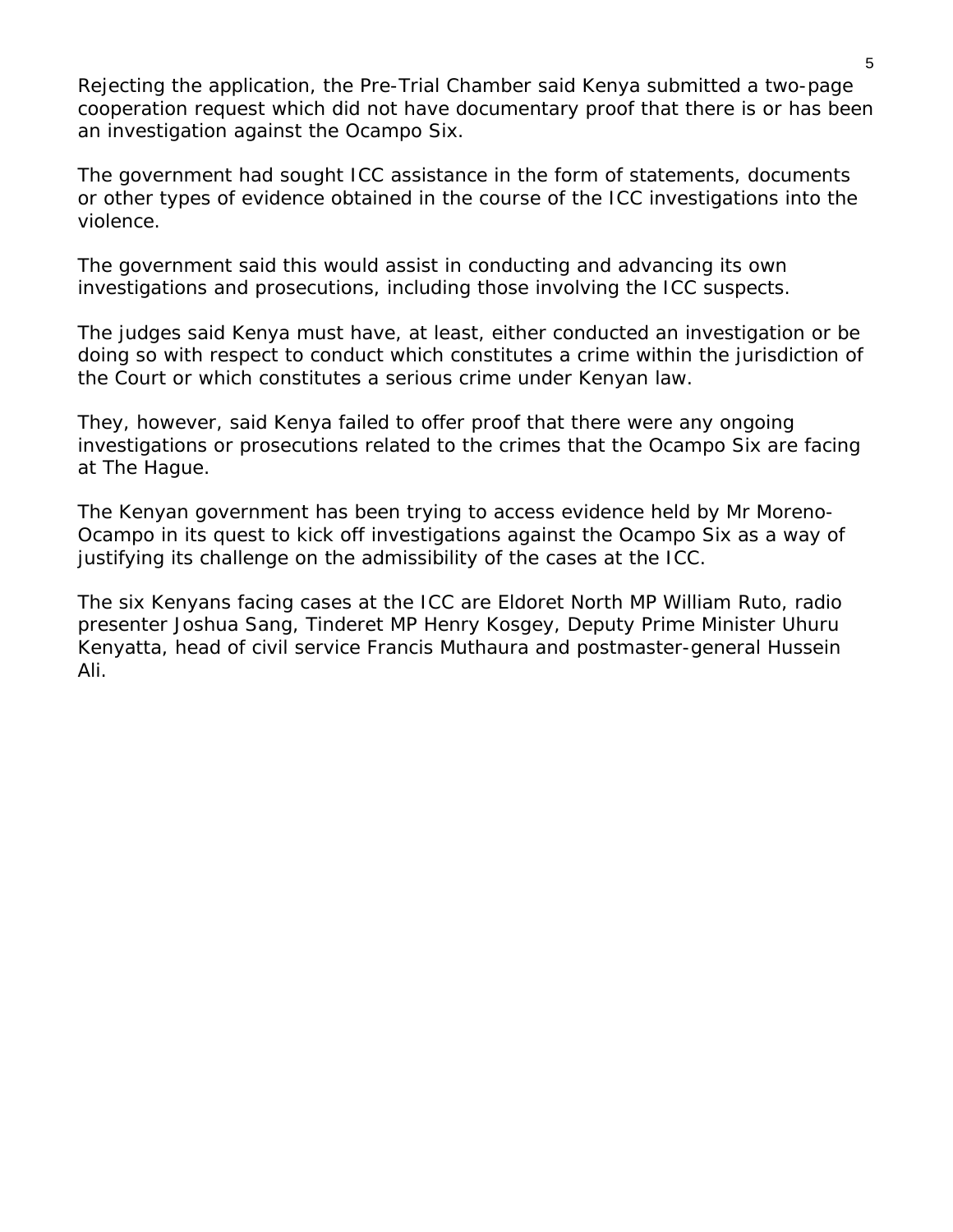#### **Trial chamber maintains its order for closing briefs in Nzabonimana case**

Trial Chamber in the case of genocide-accused and former Rwandan Minister for Youth, Callixte Nzabonimana maintained its order for the parties to file their closing briefs on July 5, 2011 with words not exceeding 30,000.

The ruling signed by the bench presided over by Judge Solomy Balungi Bossa followed the defence motion filed on July 4, 2011, asking for variation of order on word limits or in the alternative, extension of time to file its closing briefs.

Prosecution response on July 5, 2011, strongly opposed the defence motion stating among others that ''the request came less than 24 hours before the expiry of the deadline for filing the closing briefs set by the Trial Chamber.''

According to the prosecution arguments, on May 6, the Trial Chamber issued an oral decision in which it ordered that deadline for filling of closing briefs for both parties should be July 5, 2011 and the closing briefs of the parties should not exceed 30,000 words.

''The Chamber observes that the defence provides no justification for filing its motion at the eleventh hour. In the absence of a compelling argument of good cause for the late filing, the Chamber cannot extend the deadline for submission of the filing briefs.'' part of the ruling reads.

In its conclusion the Chamber '' reaffirms its order of May 6, 2011 regarding the deadline for filing the closing briefs,'' directing '' the defence to file any reply to the Prosecution Response by close of business on July 7, 2011.''

However the Chamber clarified also that for the interest of justice, the Chamber will review the arguments of the parties, on an expedited basis, to determine whether it would be appropriate to allow one or both parties to file amended closing briefs at a later date.

The prosecution closed its case on April 13, 2010 after presenting 20 witnesses whereas the defence rested its case on May 6, 2011 after having fielded 37 witnesses for their client. The trial itself commenced on November 9, 2009.

Nzabonimana is facing five charges of genocide, conspiracy to commit genocide, direct and public incitement to commit genocide, extermination and murder. The Prosecution presents him as the main instigator of the killings in his home prefecture of Gitarama.

NI/GF

© Hirondelle News Agency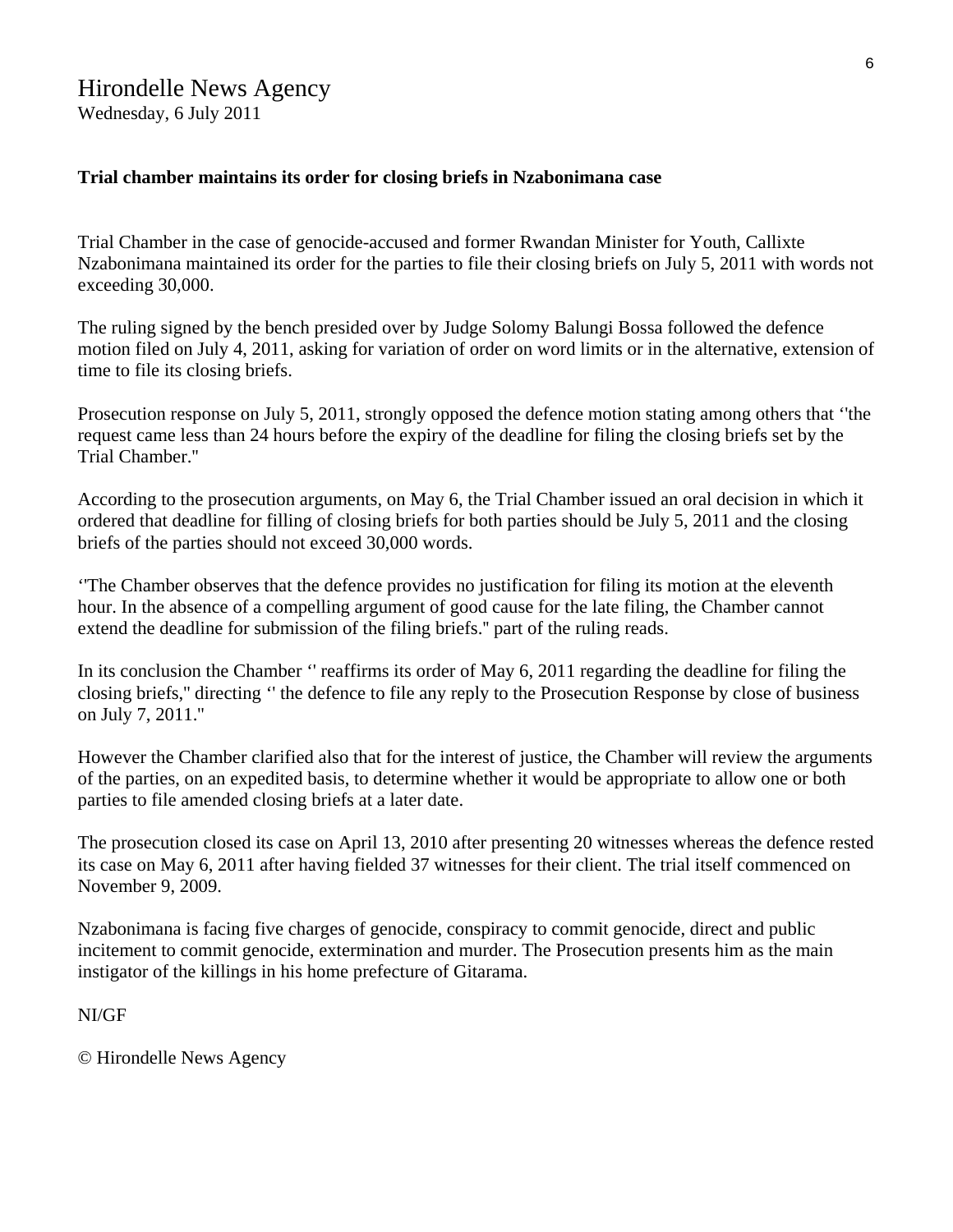# International Business Times

Wednesday, 6 July 2011

#### **[ICC Blames Holland for Bosnian Murders](http://www.ibtimes.com/articles/175415/20110706/holland-srebenica-ratko-mladic-icc-un-united-nations.htm)**

The war in the Balkans in the mid-1990s was a terrible and confounding ethnic battle that left hundreds of thousands dead at the hands of war lords and despots.

There were many people and cumulative circumstances that encouraged the atrocities in the former Yugoslav territory to happen, but relatively few have been admonished.



*(Photo: Reuters) An elderly woman displays pictures of her missing or killed relatives as she watches the television broadcast of former Bosnian Serb army chief Ratko Mladic's court proceedings in central Sarajevo July 4, 2011.* 

Get summaries of the top business news from a global perspective [Sample](http://www.ibtimes.com/newsletters/world.htm) 

One of the worst moments of that period is now known as the Srebenica Massacre, in which more than 8,000 Bosnian Muslim men and boys were killed by Serbian Croats.

The lead perpetrator of the massacre, Ratko Mladic, was arrested in May 2011, and he has been brought to The Hague for a [United Nations](http://www.ibtimes.com/topics/detail/391/united-nations/) criminal trial on war crimes.

This week, the International Criminal [Court](http://www.ibtimes.com/topics/detail/388/court/) has issued guilty ruling in connection with the massacre -- but this time to a very unlikely recipient. The U.N.-sponsored court has determined that the nation of Holland is responsible for the death of three Bosnian Muslims in Srebenica.

According to the court, Dutch peacekeepers handed over three men to Mladic after he overran a U.N.-declared "safe-area."

"The court ruled that the Dutch state is responsible for the death of these men because Dutchbat (Dutch U.N. troops) should not have handed them over," a spokeswoman for the court in The Hague told Reuters.

If some reports are true, The Netherlands might have gotten off easy and more suits could be on the way. During the events under discussion, Dutchbat troops allegedly emptied a U.N. compound of thousands of Bosnian Muslims, ostensibly delivering them to Mladic.

This is not the first time that Holland has faced legal trouble for the events in Bosnia.

Over the years, family members of victims have sued the Dutch government, but until now all the cases were ruled in favor of Holland. The Dutch government still claims that the [United Nations](http://www.ibtimes.com/topics/detail/391/united-nations/) did not provide the proper air support needed to protect civilians.

The ruling marks the first time that a country, and not an individual, has been blamed for troop actions. The Dutch government will have to compensate the families of the three victims.

The anniversary of the Srebenica Genocide is next week, on June 11. Many Bosnian Muslims will travel to site of the massacre to re-bury loved ones, who are still being found and identified inside mass graves.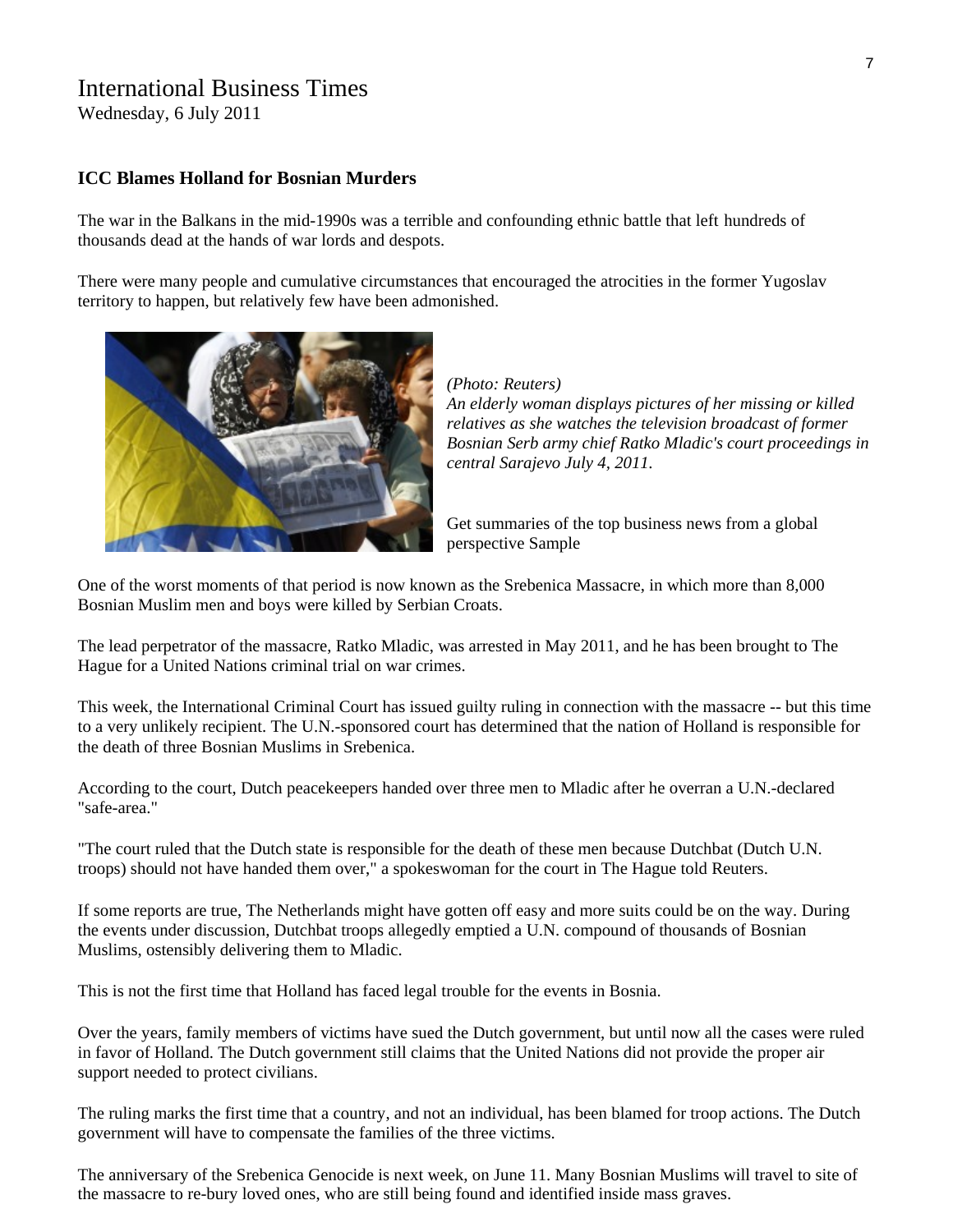### United Nations News Wednesday, 6 July 2011

#### **Mass rapes in DR Congo could be crimes against humanity – UN report**



*Poster in Goma, eastern DRC, warning of the penalties for rape* 

The rapes of hundreds of people in eastern Democratic Republic of the Congo (DRC) last year could be considered crimes against humanity and war crimes, according to a new United Nations [report](http://www.ohchr.org/Documents/Countries/ZR/BCNUDHRapportViolsMassifsKibuaMpofi_en.pdf),

which urges the Government to bring the perpetrators to justice.

The report [concluded](http://www.ohchr.org/en/NewsEvents/Pages/DisplayNews.aspx?NewsID=11206&LangID=E) that about 200 combatants from two rebel groups, the Democratic Forces for the Liberation of Rwanda (FDLR) and the Mayi Mayi Sheka, "systematically attacked civilians" in 13 villages in Walikale territory in North Kivu province between 30 July and 2 August 2010, and "looted most of these villages, raped hundreds of civilians, mostly women, but also men and children, and abducted more than a hundred people who were subjected to forced labour."

"By using rape as a weapon of war, as a mean of terror and to ensure the enslavement of civilians," the armed groups breached the Geneva conventions, according to the report, co-authored by investigators from the UN Office of the High Commissioner for Human Rights [\(OHCHR](http://www.ohchr.org/EN/Pages/WelcomePage.aspx)) and the UN peacekeeping mission in the DRC ([MONUSCO\)](http://www.un.org/en/peacekeeping/missions/monusco/).

"Due to the fact that these attacks were well-planned in advance and carried out in a systematic, targeted manner, the exactions committed could constitute crimes against humanity and war crimes," which are under the jurisdiction of the International Criminal Court (ICC), the report noted.

The team said that only one person has been arrested, despite the fact that some 150 of the more than 387 rape victims have been interviewed by local authorities.

"The security situation in the targeted villages prior to the launching of the attacks makes it clear that the weakness of the State authority in Walikale territory has been one of the causes of the proliferation of the armed groups which have monopolized control over the mining industry and are trafficking arms in the region, thus causing increasing insecurity for the civilian population," the report said.

Navi Pillay, the UN High Commissioner for Human Rights said "the lack of progress in official investigations and in legal action against the perpetrators poses a severe obstacle to deterring future violations," according to an OHCHR press statement.

"Since the attacks in Walikale there have been many other instances of rape and other types of sexual violence being systematically used as weapons of war and reprisal by armed groups," Ms. Pillay said. "The Government should pursue its efforts to bring perpetrators to justice and ensure that victims and witnesses are protected, given the high risk of reprisals."